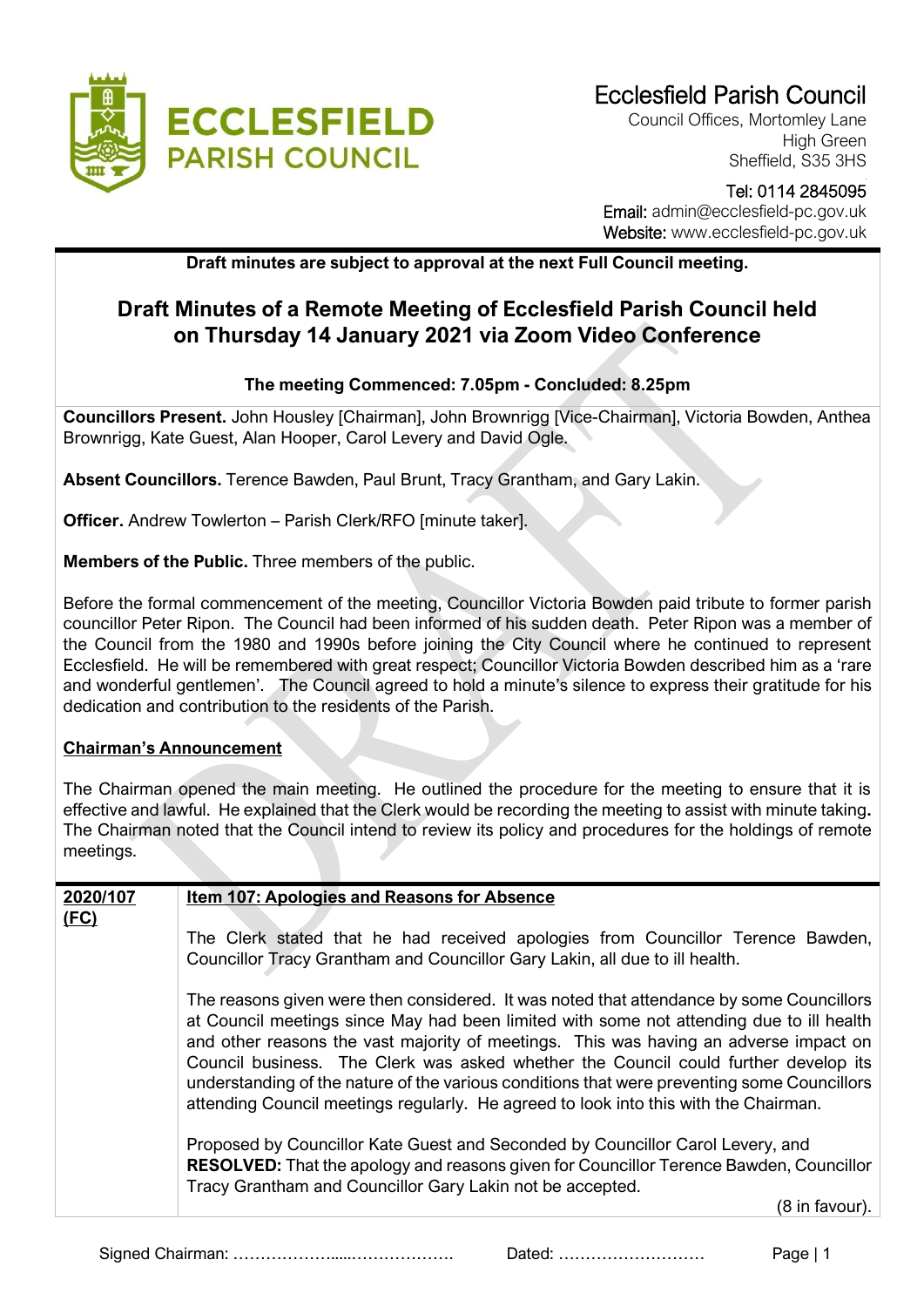| 2020/108    | Item 108: Declarations of Interest                                                                                                                                                                                                                                                                                                                                                                                                                                                                                                                                                                                                                                                                                                                                                                                                                                 |  |  |
|-------------|--------------------------------------------------------------------------------------------------------------------------------------------------------------------------------------------------------------------------------------------------------------------------------------------------------------------------------------------------------------------------------------------------------------------------------------------------------------------------------------------------------------------------------------------------------------------------------------------------------------------------------------------------------------------------------------------------------------------------------------------------------------------------------------------------------------------------------------------------------------------|--|--|
| <u>(FC)</u> | There were none.                                                                                                                                                                                                                                                                                                                                                                                                                                                                                                                                                                                                                                                                                                                                                                                                                                                   |  |  |
| 2020/109    | Item 109: Exclusion of Press and Public                                                                                                                                                                                                                                                                                                                                                                                                                                                                                                                                                                                                                                                                                                                                                                                                                            |  |  |
| (FC)        | The Clerk reported that there were no items on the agenda that would require the<br>exclusion of the press and public.                                                                                                                                                                                                                                                                                                                                                                                                                                                                                                                                                                                                                                                                                                                                             |  |  |
| 2020/110    | <b>Item 110: Public Participation Session</b>                                                                                                                                                                                                                                                                                                                                                                                                                                                                                                                                                                                                                                                                                                                                                                                                                      |  |  |
| (FC)        | A member of the public reported that she had not formally 'challenged' the AGAR/accounts<br>for the financial year 2019/20 due to her 'ego' as she understood had been stated, but<br>because they, in her opinion, they were not up to the required standard. In her email to the<br>Council's external auditor, which had been forwarded to the Council, she had outlined in<br>detail the reasons why she considered this the case. She went on to say that she considered<br>that the Clerk had underestimated (see item 117) expenditure and if this was the case what<br>was Council's plan to spend this underspend. The Chairman explained that he considered<br>that the recommended budget (including forecast expenditure) to be sound but should there<br>be any additional underspent this would be reported to Council and allocated as appropriate. |  |  |
| 2020/111    | <b>Item 111: Notice of Casual Vacancies and Next Steps</b>                                                                                                                                                                                                                                                                                                                                                                                                                                                                                                                                                                                                                                                                                                                                                                                                         |  |  |
| (FC)        | The Clerk reported that following the resignation of Councillor Paul Swift and the<br>disqualification of Councillor James Swift the Council has two further casual vacancies for<br>Councillors in Burncross and Ecclesfield wards. He explained that he intended to<br>commence the process for filling these as soon as possible. He noted that it should be<br>necessary that one or more of these vacancies to be filled by formal election. The earliest<br>this could take was May 2021 due to the COVID 19 restrictions.                                                                                                                                                                                                                                                                                                                                   |  |  |
| 2020/112    | <b>Item 112: Council Minutes</b>                                                                                                                                                                                                                                                                                                                                                                                                                                                                                                                                                                                                                                                                                                                                                                                                                                   |  |  |
| <u>(FC)</u> | These were considered.                                                                                                                                                                                                                                                                                                                                                                                                                                                                                                                                                                                                                                                                                                                                                                                                                                             |  |  |
|             | 1. Proposed by Councillor Anthea Brownrigg and Seconded by Councillor Alan<br>Hooper, and<br><b>RESOLVED:</b> That the minutes of the Council meeting held on 3 December 2020 be<br>approved.                                                                                                                                                                                                                                                                                                                                                                                                                                                                                                                                                                                                                                                                      |  |  |
|             | 2.<br>Proposed by Councillor David Ogle and Seconded by Councillor Carol Levery, and<br><b>RESOLVED:</b> That the minutes of the Council meeting held on 21 December 2020 be<br>approved.<br>(8 in favour)                                                                                                                                                                                                                                                                                                                                                                                                                                                                                                                                                                                                                                                         |  |  |
| 2020/113    | <b>Item 113: Environmental Planning Committee Minutes</b>                                                                                                                                                                                                                                                                                                                                                                                                                                                                                                                                                                                                                                                                                                                                                                                                          |  |  |
| (FC)        | Councillor Alan Hooper gave a brief overview of the draft minutes and associated actions.<br>He also noted that an Environmental Planning Committee meeting had taken place<br>immediately before this meeting.                                                                                                                                                                                                                                                                                                                                                                                                                                                                                                                                                                                                                                                    |  |  |
|             | Proposed by Councillor David Ogle and Seconded by Councillor Alan Hooper, and<br><b>RESOLVED:</b> That the minutes of the Environmental Planning Committee held on 17<br>December 2020 be approved.<br>(8 in favour)                                                                                                                                                                                                                                                                                                                                                                                                                                                                                                                                                                                                                                               |  |  |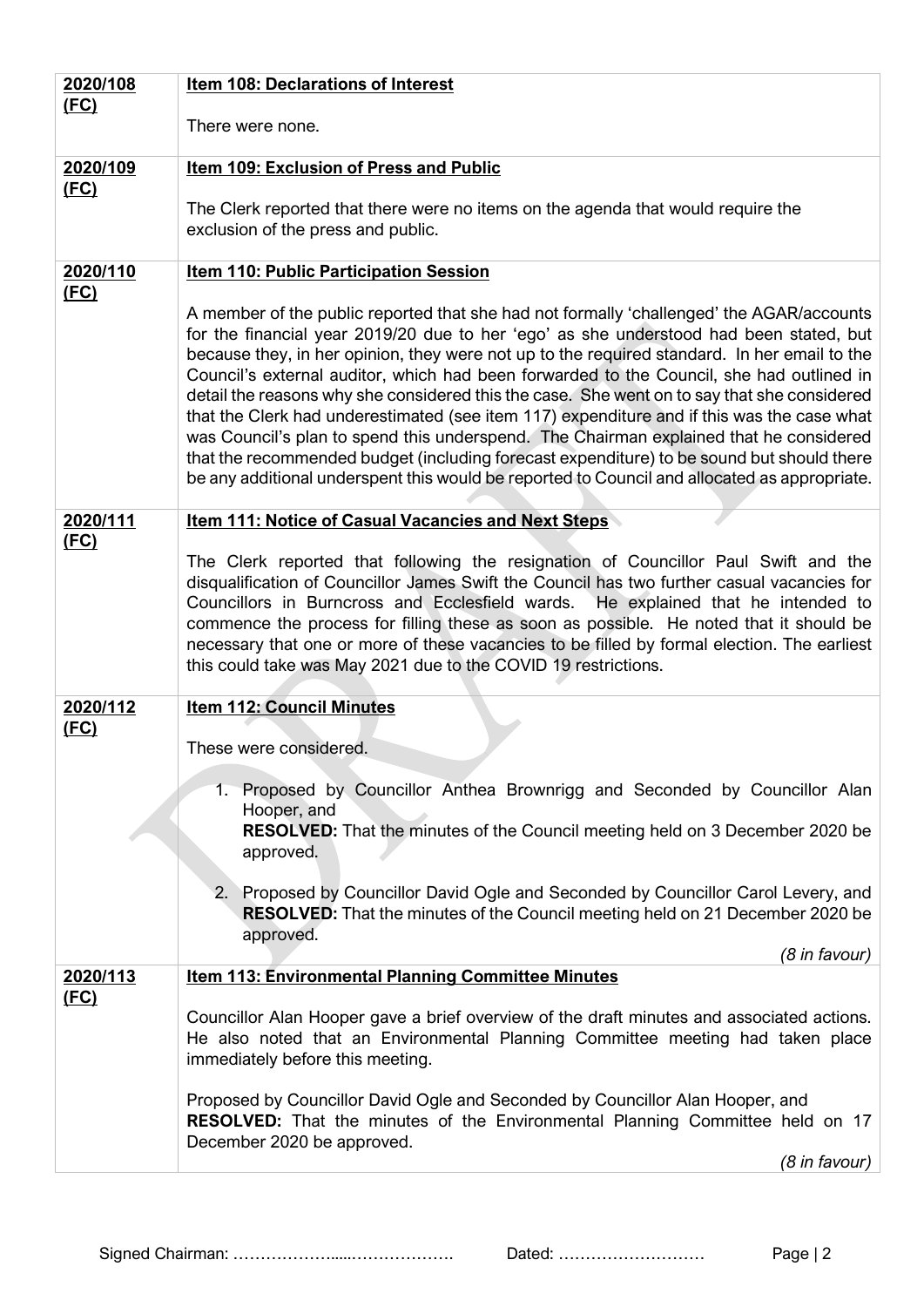| 2020/114 | <b>Item 114: Finance and Premises Minutes</b>                                                                                                                                                                                                                                                                                                                                                                                                                                                                                                                                                                                                                                                                                                                                                                                                                                                                                                                                                                                                                                                                                              |  |  |  |  |
|----------|--------------------------------------------------------------------------------------------------------------------------------------------------------------------------------------------------------------------------------------------------------------------------------------------------------------------------------------------------------------------------------------------------------------------------------------------------------------------------------------------------------------------------------------------------------------------------------------------------------------------------------------------------------------------------------------------------------------------------------------------------------------------------------------------------------------------------------------------------------------------------------------------------------------------------------------------------------------------------------------------------------------------------------------------------------------------------------------------------------------------------------------------|--|--|--|--|
| (FC)     |                                                                                                                                                                                                                                                                                                                                                                                                                                                                                                                                                                                                                                                                                                                                                                                                                                                                                                                                                                                                                                                                                                                                            |  |  |  |  |
|          | Councillor Kate Guest introduced this item, outlining the key areas for discussion. These<br>were then discussed. Thanks were paid to Laura Tickle, in her effort and dedication in<br>preparing the accounts. Several Councillors expressed their support for the proposed<br>COVID-19 support recovery fund.                                                                                                                                                                                                                                                                                                                                                                                                                                                                                                                                                                                                                                                                                                                                                                                                                             |  |  |  |  |
|          | Proposed by Councillor Alan Hooper and Seconded by Councillor Victoria Bowden, and<br><b>RESOLVED: That: -</b>                                                                                                                                                                                                                                                                                                                                                                                                                                                                                                                                                                                                                                                                                                                                                                                                                                                                                                                                                                                                                             |  |  |  |  |
|          | 1. The payments for approval shown in item 2020/075(F&P) and below at Appendices<br>A and B be approved.<br>2. A grant of £869.46 to the Chapeltown Silver Prize Brass Band to meet and play safely<br>during the COVID 19 pandemic be approved (Item 2020/077 (F&P)).<br>3. £4,270 from the CIL receipts for the financial year 2020/21 be allocated to the<br>Charlton Brook Open Space project being led by Sheffield City Council (Item<br>2020/078 (1) (F&P)).<br>4. The residual amount of approximately £4,000 be allocated in principle to the<br>Burncross Action Team for a project at Foxfield Wood/Mackenzie Crescent Open<br>Space subject to further details about the proposal (Item 2020/078 (2) (F&P)).<br>5. The Clerk is asked to investigate what further financial support the Council could<br>offer to bridge all or some of the £5,270 shortfall in the overall cost of the Charlton<br>Brook Open Space project (Item 2020/078 (3) (F&P)).<br>6. The Council supports. in principle the creation of an Ecclesfield Parish Council<br>COVID Recovery fund (major grant programme) commencing in April 2021 with an |  |  |  |  |
|          | indicative budget of at least £25,000 (Item 2020/079 (F&P)).<br>7. The other recommendations to Council and the minutes of the Finance and Premises                                                                                                                                                                                                                                                                                                                                                                                                                                                                                                                                                                                                                                                                                                                                                                                                                                                                                                                                                                                        |  |  |  |  |
|          | meeting held on 16 December 2020 be approved.<br>(8 in favour)                                                                                                                                                                                                                                                                                                                                                                                                                                                                                                                                                                                                                                                                                                                                                                                                                                                                                                                                                                                                                                                                             |  |  |  |  |
| 2020/115 | <b>Item 115: Staffing Minutes</b>                                                                                                                                                                                                                                                                                                                                                                                                                                                                                                                                                                                                                                                                                                                                                                                                                                                                                                                                                                                                                                                                                                          |  |  |  |  |
| (FC)     | Councillor Carol Levery gave a brief overview of this item, focusing on the policies for<br>approval and providing an update on the Paul Hoey Investigation.                                                                                                                                                                                                                                                                                                                                                                                                                                                                                                                                                                                                                                                                                                                                                                                                                                                                                                                                                                               |  |  |  |  |
|          | The Clerk commented that he had received helpful comments from Councillor Kate Guest<br>on some of the policies. These were he explained were minor and point of detail.                                                                                                                                                                                                                                                                                                                                                                                                                                                                                                                                                                                                                                                                                                                                                                                                                                                                                                                                                                   |  |  |  |  |
|          | He explained that he had received a request from a Councillor to circulate the terms of<br>reference for the Paul Hoey Investigation. It was agreed to recirculate them to Councillors.                                                                                                                                                                                                                                                                                                                                                                                                                                                                                                                                                                                                                                                                                                                                                                                                                                                                                                                                                    |  |  |  |  |
|          | The Clerk and the Council staff were thanked by Councillor Alan Hooper on behalf of the<br>Council for their sterling work especially during the COVID 19 pandemic.                                                                                                                                                                                                                                                                                                                                                                                                                                                                                                                                                                                                                                                                                                                                                                                                                                                                                                                                                                        |  |  |  |  |
|          | Proposed by Councillor John Brownrigg and Seconded by Councillor Carol Levery, and<br><b>RESOLVED: That: -</b><br>1. That subject to the minor changes above be being made, the following policies<br>are approved:<br>(a) Annual Leave.<br>(b) Expenses.<br>(c) Lone Working.<br>(d) Performance Appraisal.<br>(e) Recruitment Selection.<br>(f) Sickness Absence.<br>(g) Training and Development.                                                                                                                                                                                                                                                                                                                                                                                                                                                                                                                                                                                                                                                                                                                                       |  |  |  |  |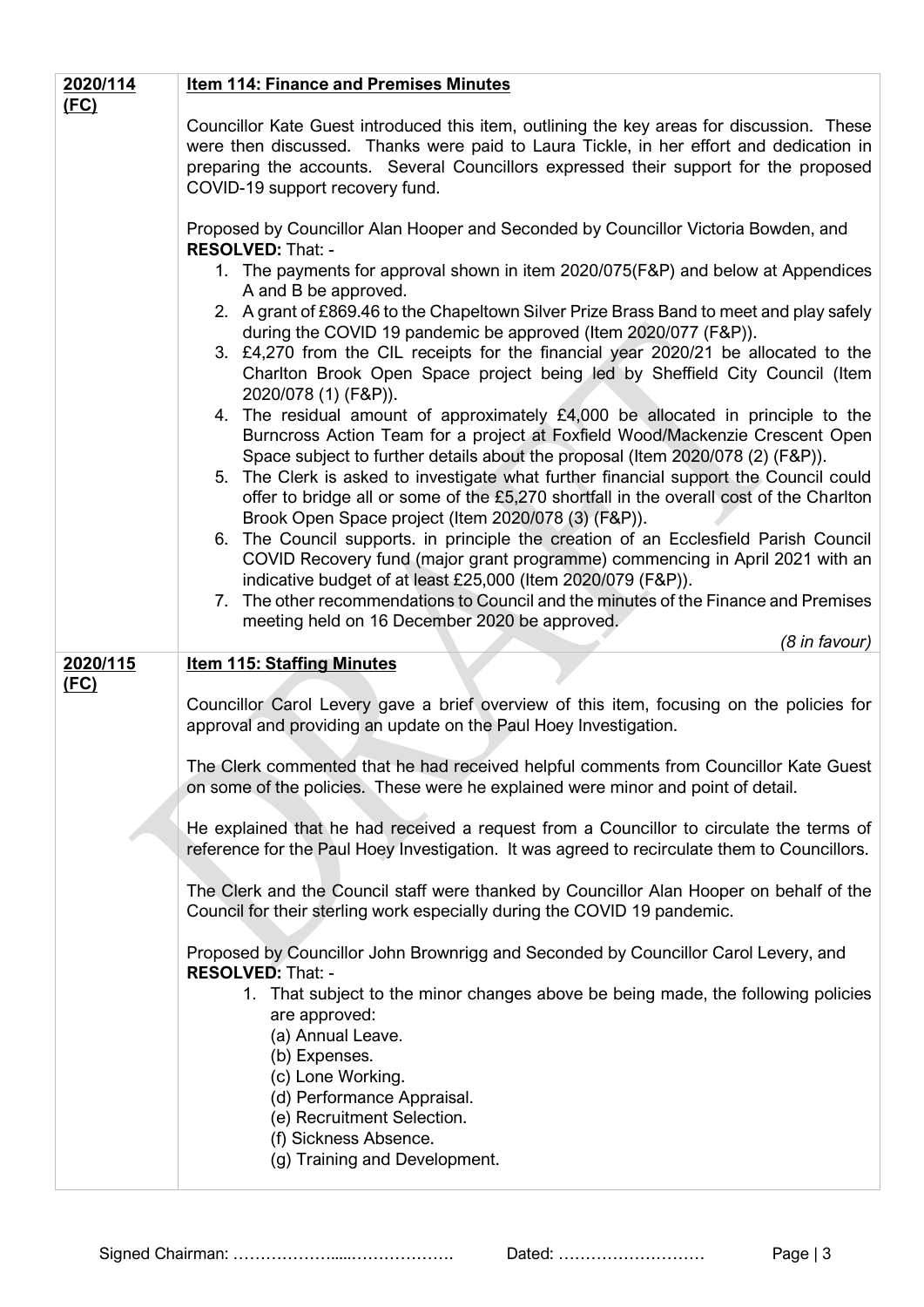2. The other recommendations to Council and minutes of the Staffing Committee meeting held on 17 December 2020 be approved.

*(8 in favour)*

#### **Item 116: Payments for Approval**

The Clerk outlined the payments for approval between 10 December 2020 and 6 January 2021.

Proposed by Councillor Anthea Brownrigg and Seconded by Councillor John Brownrigg, and

**RESOLVED:** That the payments for approval between 10 December 2020 and 6 January, 2021 (and as shown below) be approved.

| PAYMENTS LIST FOR APPROVAL from 10 <sup>th</sup> December 2020 – 6 <sup>th</sup> January 2021 |                                                      |                                                                                   |             |               |  |
|-----------------------------------------------------------------------------------------------|------------------------------------------------------|-----------------------------------------------------------------------------------|-------------|---------------|--|
| <b>Date</b>                                                                                   | <b>Payee Name</b>                                    | <b>Description</b>                                                                | Ref         | <b>Amount</b> |  |
| 10.12.20                                                                                      | <b>YPO</b>                                           | Clear boxes for swap shop                                                         | <b>BACS</b> | £58.03        |  |
| 15.12.20                                                                                      | Npower                                               | Electrical bill - Council office                                                  | <b>DD</b>   | £240.28       |  |
| 5.1.21                                                                                        | Supake                                               | Site visits, various equipment,<br>assistance with Microsoft, HP<br>and Talk Talk | <b>BACS</b> | £754.03       |  |
| 5.1.21                                                                                        | Royal British<br>Legion                              | Gift                                                                              | Cheque      | £250.00       |  |
| 5.1.21                                                                                        | Rotherham<br>Contract<br>Cleaning (paid<br>by Clerk) | Cleaning of School uniforms<br>(School Swap shop)                                 | <b>BACS</b> | £32.80        |  |
| 5.1.21                                                                                        | Adobe Acrobat                                        | Standard Pro (purchased by<br>Clerk for Clerk laptop)                             | <b>BACS</b> | £13.14        |  |
| 5.1.21                                                                                        | Thorncliffe<br>Leisure Centre                        | Yearly payment: 2021                                                              | <b>BACS</b> | £16,934.00    |  |
| 5.1.21                                                                                        | <b>Talk Talk</b>                                     | <b>Broadband charges</b>                                                          | <b>DD</b>   | £40.20        |  |
| 5.1.21                                                                                        | <b>Business</b><br><b>Stream</b>                     | Water Charges: Council office                                                     | DD          | £59.97        |  |
| 5.1.21                                                                                        | <b>Pitney Bowes</b>                                  | Photocopy charges                                                                 | <b>BACS</b> | £32.88        |  |
| 5.1.21                                                                                        | Google                                               | GSuite monthly membership                                                         | DD          | £73.60        |  |
| 5.1.21                                                                                        | <b>FMS</b>                                           | Chapeltown toilets<br>maintenance - Dec 2020                                      | <b>BACS</b> | £500.00       |  |
| 5.1.21                                                                                        | <b>FMS</b>                                           | Defibrillator maintenance - Dec<br>2020                                           | <b>BACS</b> | £240.00       |  |
| 5.1.21                                                                                        | <b>British Gas</b>                                   | Gas charges for the period:<br>21.11.20 - 30.11.20                                | DD          | £52.37        |  |
| 6.1.21                                                                                        | Chapeltown<br><b>Silver Prize</b><br>Band            | Grant application                                                                 | Cheque      | £869.46       |  |
| 6.1.21                                                                                        | 8x8 (voicenet<br>solutions)                          | Telephone bill - Council office                                                   | DD          | £59.84        |  |
| 6.1.21                                                                                        | <b>British Gas</b>                                   | Gas bill - Council office                                                         | <b>DD</b>   | £52.37        |  |
| 6.1.21                                                                                        | <b>British Gas</b>                                   | Gas bill - Community Room                                                         | DD          | £23.51        |  |

**PAYMENTS LIST from 10th December 2020 – 17th December 2020 – PAID BY DELEGATED POWER TO THE CLERK**

| <b>Date</b> | Payee Name | <b>Description</b> | Ref    | <b>Amount</b> |
|-------------|------------|--------------------|--------|---------------|
| 10.12.20    | Friends of | Christmas gift     | Cheque | £150.00       |
|             | Grenoside  |                    |        |               |
|             | Green      |                    |        |               |
| 10.12.20    | Friends of | Grant              | Cheque | £500.00       |
|             | Chapeltown |                    |        |               |
|             | Park       |                    |        |               |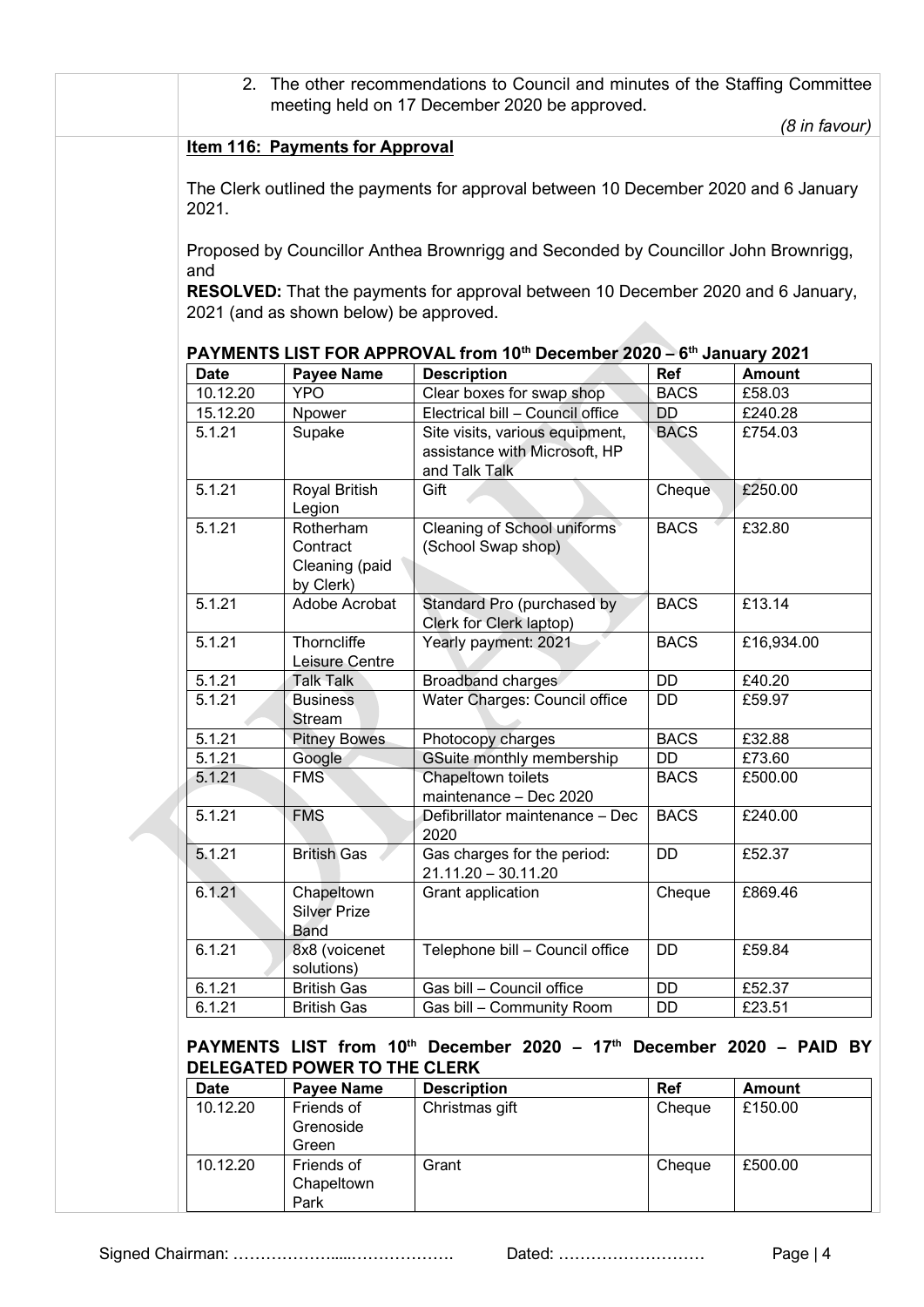|             | 10.12.20                                                                                                                                                                                                                                                                                                                                                                                                                                                                                                                                                                                                                                    | <b>Burncross</b><br><b>Action Team</b>          | Grant                                                                             | Cheque      | £720.00       |
|-------------|---------------------------------------------------------------------------------------------------------------------------------------------------------------------------------------------------------------------------------------------------------------------------------------------------------------------------------------------------------------------------------------------------------------------------------------------------------------------------------------------------------------------------------------------------------------------------------------------------------------------------------------------|-------------------------------------------------|-----------------------------------------------------------------------------------|-------------|---------------|
|             | 10.12.20                                                                                                                                                                                                                                                                                                                                                                                                                                                                                                                                                                                                                                    | Grenoside<br>Community                          | Grant                                                                             | Cheque      | £1,425.00     |
|             | 11.12.20                                                                                                                                                                                                                                                                                                                                                                                                                                                                                                                                                                                                                                    | Association                                     |                                                                                   |             |               |
|             |                                                                                                                                                                                                                                                                                                                                                                                                                                                                                                                                                                                                                                             | South Yorkshire<br><b>County Scout</b><br>Group | Grant                                                                             | Cheque      | £3,180.00     |
|             | 15.12.20                                                                                                                                                                                                                                                                                                                                                                                                                                                                                                                                                                                                                                    | Pitney Bowes                                    | Photocopy charges                                                                 | <b>BACS</b> | £192.50       |
|             | 17.12.20                                                                                                                                                                                                                                                                                                                                                                                                                                                                                                                                                                                                                                    | Supake                                          | IT support 19.8.20                                                                | <b>BACS</b> | £194.02       |
|             |                                                                                                                                                                                                                                                                                                                                                                                                                                                                                                                                                                                                                                             |                                                 |                                                                                   |             | (8 in favour) |
| 2020/117    |                                                                                                                                                                                                                                                                                                                                                                                                                                                                                                                                                                                                                                             |                                                 | Item 117: To consider and agree the final budget for the financial year 2021/2022 |             |               |
| (FC)        | The Clerk introduced this item. This was then subject of discussion. Several Councillors<br>expressed their support for the quality of the budget proposals and supporting evidence,<br>including year-end forecasts. Councillor Alan Hooper noted that Ecclesfield Parish had the<br>lowest precept of the parish councils in Sheffield.<br>Proposed by Councillor David Ogden and Seconded by Councillor John Housley, and<br>RESOLVED: That the recommended final budget for 2021/22 as shown below at Appendix<br>A be approved.                                                                                                        |                                                 |                                                                                   |             |               |
| 2020/118    |                                                                                                                                                                                                                                                                                                                                                                                                                                                                                                                                                                                                                                             |                                                 |                                                                                   |             | (8 in favour) |
| (FC)        | <b>Item 118: Policy for Approval</b><br>The draft Equal Opportunities policy was considered. Again, the staff was thanked for their<br>support in preparing this and the other policies on the agenda.<br>Proposed by Councillor John Brownrigg and Seconded by Councillor John Housley, and<br>RESOLVED: That the Equal Opportunities Policy be approved.                                                                                                                                                                                                                                                                                  |                                                 |                                                                                   |             |               |
| 2020/119    |                                                                                                                                                                                                                                                                                                                                                                                                                                                                                                                                                                                                                                             |                                                 |                                                                                   |             | (8 in favour) |
| <u>(FC)</u> | Item 119: To consider the Council pledging to take action for insects<br>It was reported that the Sheffield Wildlife Trust and the wider Wildlife Trust movement were<br>encouraging parish councils and other organisation to pledge their support for insects. This<br>was discussed. The Chairman noted that this fitted neatly with support of the activities of<br>the Council including tree planting and the various 'bug hotels' in the Parish.<br>Proposed by Councillor Alan Hooper and Seconded by Councillor Kate Guest, and<br><b>RESOLVED:</b> That the Council formally pledges to take action for insects.<br>(8 in favour) |                                                 |                                                                                   |             |               |
| 2020/120    | Item 120: Covid and implications for the Parish<br>The Clerk provided a brief overview of developments and the Council's response to these.                                                                                                                                                                                                                                                                                                                                                                                                                                                                                                 |                                                 |                                                                                   |             |               |
| <u>(FC)</u> |                                                                                                                                                                                                                                                                                                                                                                                                                                                                                                                                                                                                                                             |                                                 |                                                                                   |             |               |
| 2020/121    |                                                                                                                                                                                                                                                                                                                                                                                                                                                                                                                                                                                                                                             |                                                 | Item 121: To receive an update on the Christmas food bank donations               |             |               |
| (FC)        | The Chairman gave an update. He explained that this was going well. Food donations were<br>now being received from Mansell's, Candy Cabin and Aldi. The Council were working<br>closely with Chapel Green Community Hub.                                                                                                                                                                                                                                                                                                                                                                                                                    |                                                 |                                                                                   |             |               |
| 2020/122    |                                                                                                                                                                                                                                                                                                                                                                                                                                                                                                                                                                                                                                             | Item 122: Correspondence                        |                                                                                   |             |               |
| (FC)        |                                                                                                                                                                                                                                                                                                                                                                                                                                                                                                                                                                                                                                             | City Council concerning standard issues.        | The various correspondence was noted. This included correspondence from Sheffield |             |               |
| 2020/123    | Item 123: Date and time of future meetings                                                                                                                                                                                                                                                                                                                                                                                                                                                                                                                                                                                                  |                                                 |                                                                                   |             |               |
|             |                                                                                                                                                                                                                                                                                                                                                                                                                                                                                                                                                                                                                                             |                                                 |                                                                                   |             |               |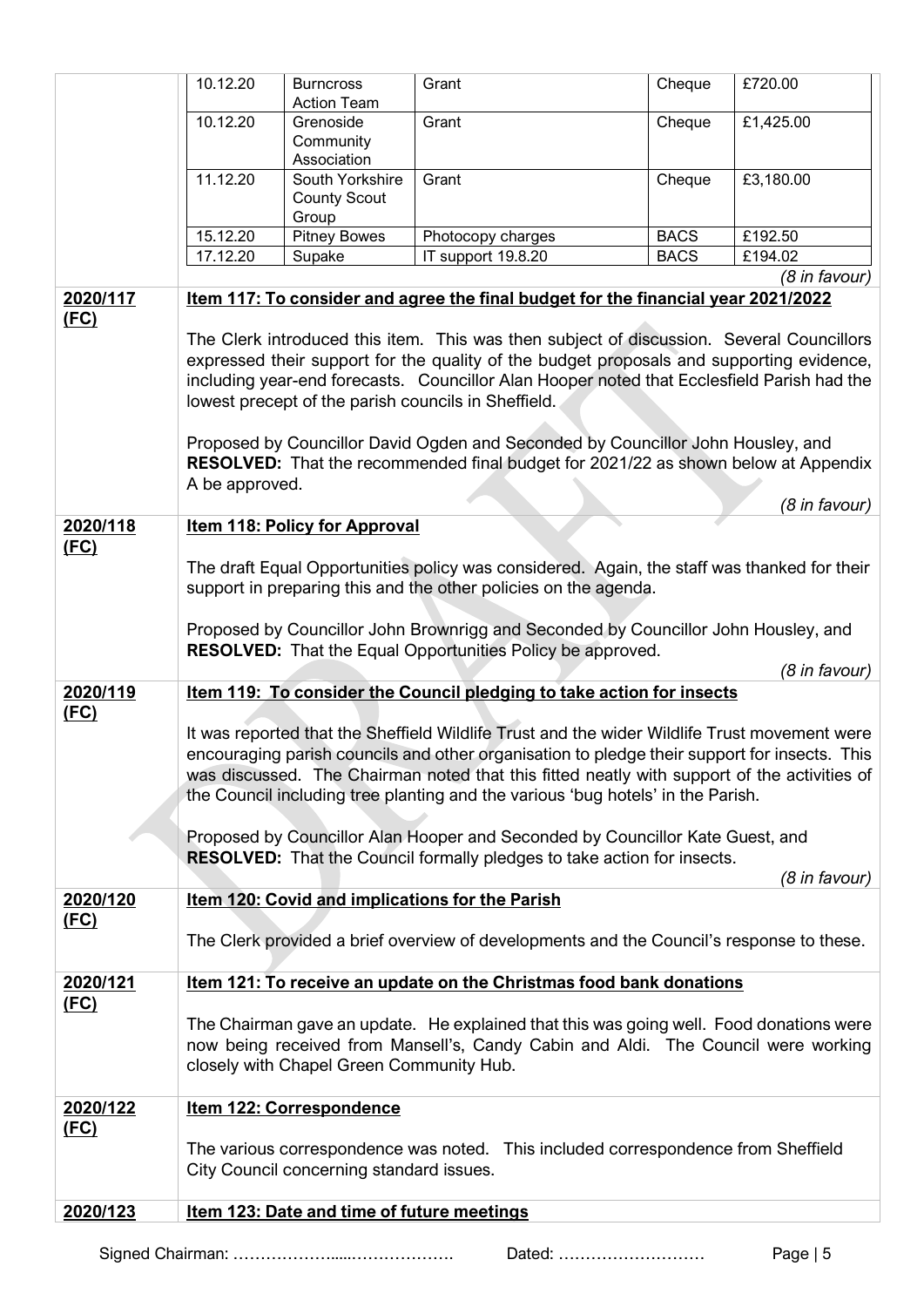| <u>(FC)</u> |                                                                                               |
|-------------|-----------------------------------------------------------------------------------------------|
|             | The Clerk explained that the next Full Council would be on Thursday 4 February 2021. This     |
|             | the Clerk explained that this would hopefully include a presentation by Doctor Alan Billings, |
|             | the Police and Crime Commissioner for South Yorkshire and representatives from the local      |
|             | policing team, including the new police sergeant for Ecclesfield. It was also confirmed that  |
|             | the next meeting of the Environmental Planning Committee would be held on at 6.30 p.m.        |
|             | on Thursday 20 January 2021 and the Finance and Premises Committee on Monday 25               |
|             | January 2021 at 6.30 pm.                                                                      |

## **Appendix A**

| <b>Ecclesfield Parish Council Budget for 2021/22</b> |             |  |  |
|------------------------------------------------------|-------------|--|--|
|                                                      |             |  |  |
| Income                                               |             |  |  |
|                                                      |             |  |  |
| <b>Balances Brought Forward</b>                      | £264,355.00 |  |  |
| Precept                                              | £260,991.00 |  |  |
| Hall Hire                                            | £0.00       |  |  |
| <b>Community Infrastructure Levy</b>                 | £8,500.00   |  |  |
| Other (grants, VAT income etc.)                      | £3,300.00   |  |  |
| Interest                                             | £35.00      |  |  |
|                                                      |             |  |  |
| Sub-Total                                            | £272,826.00 |  |  |
|                                                      |             |  |  |
| <b>Total Income</b>                                  | £537,181.00 |  |  |
|                                                      |             |  |  |
| <b>Expenditure</b>                                   |             |  |  |
|                                                      |             |  |  |
| <b>Administration/Premises</b>                       |             |  |  |
|                                                      |             |  |  |
| Admin/print/stationery                               | £17,700.00  |  |  |
| <b>Staffing Costs</b>                                | £87,500.00  |  |  |
| <b>Premises Costs</b>                                | £20,200.00  |  |  |
| Courses/Training                                     | £5,000.00   |  |  |
| Chairman's allowance                                 | £1,000.00   |  |  |
| Parish Survey                                        | £10,000.00  |  |  |
| <b>Election Fees</b>                                 | £5,000.00   |  |  |
|                                                      |             |  |  |
| Sub-Total                                            | £146,400.00 |  |  |
|                                                      |             |  |  |
| <b>Grants and Payments</b>                           |             |  |  |
|                                                      |             |  |  |
| <b>General Grants</b>                                | £45,000.00  |  |  |
| <b>Chapel Green Advice Centre</b>                    | £9,000.00   |  |  |
| Covid Recovery Fund                                  | £25,000.00  |  |  |
| RBL, Schools and Bloom Groups                        | £5,600.00   |  |  |
|                                                      |             |  |  |
| Payments                                             |             |  |  |
| Thorncliffe Leisure Centre Payment                   | £16,934.00  |  |  |
|                                                      |             |  |  |
| Sub-Total                                            | £101,534.00 |  |  |
|                                                      |             |  |  |
| <b>Services</b>                                      |             |  |  |
|                                                      |             |  |  |
| Archive Project                                      | £8,100.00   |  |  |
| <b>Community Liaison/Env Function</b>                | £0.00       |  |  |
| David Chadwick Centre Fund                           | £0.00       |  |  |